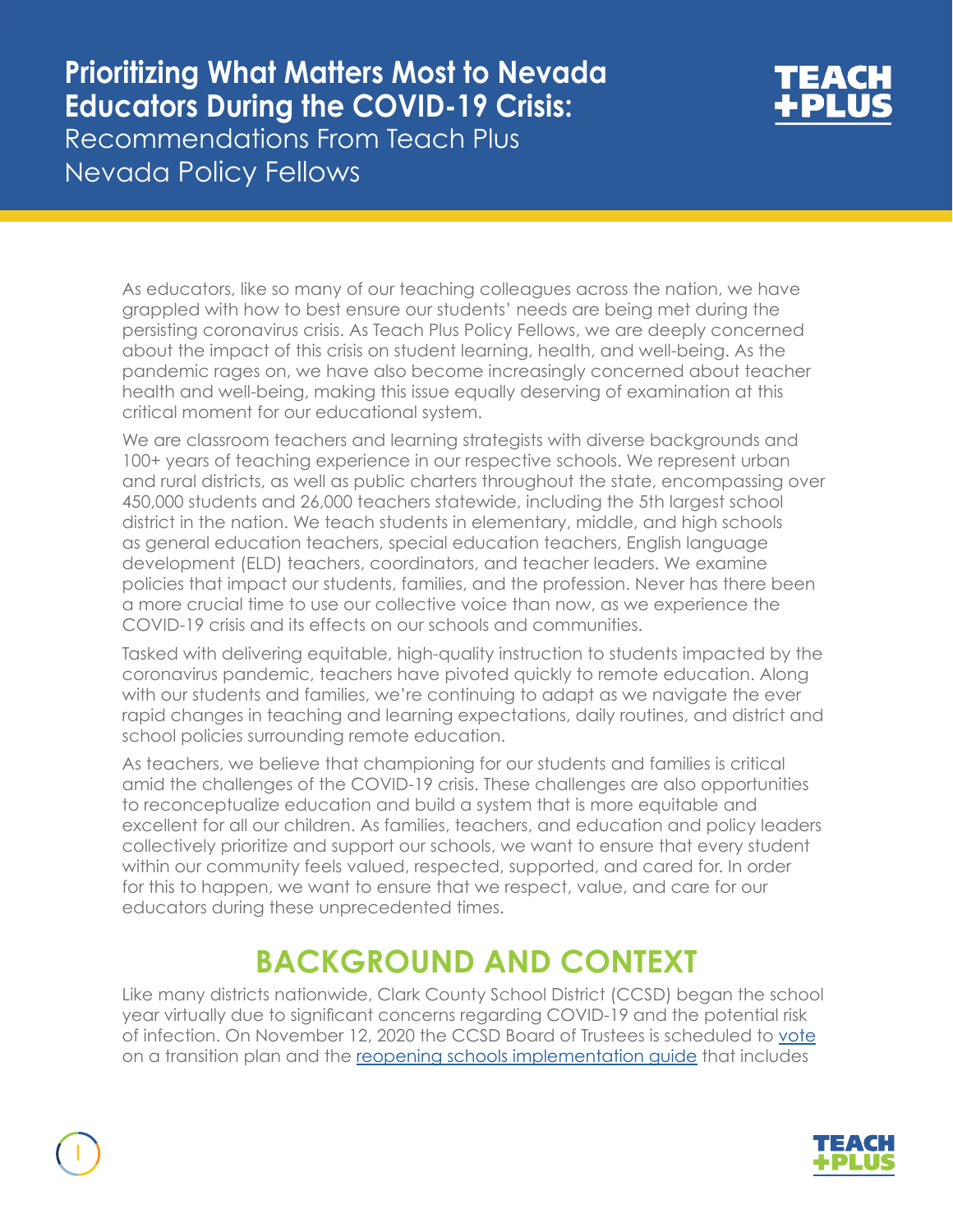a consideration of in-person, hybrid instruction $1/2$ . Although details of the transition phase of the reopening plan are not yet fully known, the **original plan** called for students being grouped into three cohorts, with some students attending twice a week while others continue to learn remotely<sup>3</sup>. This plan was reconsidered in favor of the distance learning model, citing COVID-19 infection rates and concerns for teachers, staff, and student safety. The new plan re-introduces in-person instruction, at least in part.

As [Nevada](https://www.staradvertiser.com/2020/09/24/breaking-news/nevada-covid-19-positivity-rises-after-month-long-decline/) experiences a spike in positive COVID-19 infections,<sup>4</sup> educators want to ensure that their students continue learning with "the opportunity to achieve their potential in an education system defined by its commitment to equity [and] its responsiveness to individual needs."5 Committed to the well-being of their students, they also want transparency of communication so that they may be better prepared to address changes to the instructional model and prioritize students' physical, mental, and emotional health.

The hybrid-teaching model that CCSD is considering is becoming a norm in some states as communities seek to sustain and extend student learning. Transitions to hybrid-teaching models without comprehensive communication, preparation, and professional learning leave teachers, families, and students without sufficient resources and information to navigate new, unfamiliar teaching structures and rapidly shifting expectations. Students, families, and teachers throughout Nevada are concerned about the critical well-being of their most vulnerable family and community members. As the global pandemic persists, local and state communities are only [beginning to better understand](https://www.vox.com/2020/10/1/21493602/covid-19-schools-reopening-nyc-florida-hybrid) the risks associated with returning to classrooms, if only for a few days a week<sup>6</sup>. Early data from the **COVID-19 School** [Response Dashboard](https://covidschooldashboard.com/) indicate teaching staff were infected at more than twice the rate than that of students<sup>7</sup>. This number may actually be higher when suspected cases are taken into account. The COVID-19 School Response Dashboard demonstrates that infection rates for staff members are higher at hybrid schools than for fully in-person schools.

In addition to the health risks associated with transition to a hybrid-teaching model, there are other challenges to consider, including revising class schedules, ensuring adequate staff for class configuration demands, and planning new busing schedules<sup>8</sup> in addition to providing social-emotional learning (SEL) support for students and teachers. A recent [survey](https://www.twincities.com/2020/10/12/union-survey-warns-of-mn-teacher-burnout-especially-on-hybrid-schedules/?utm_content=142546447&utm_medium=social&utm_source=twitter&hss_channel=tw-16546457) found 29% of teachers, specifically those on hybrid schedules, are overwhelmed and are considering exiting the profession<sup>9</sup>. In Nevada, particularly with [higher than average teacher turnover rates](https://teachplus.org/news-events/publications/understanding-why-nevada-teachers-choose-stay-and-leave-schools), this type of exodus would have a multi-year impact on students, families, and the education profession<sup>10</sup>.

We believe there are concrete strategies for districts and schools to implement in order to support students, families, and educators during distance learning and the transition to a hybrid-teaching model.

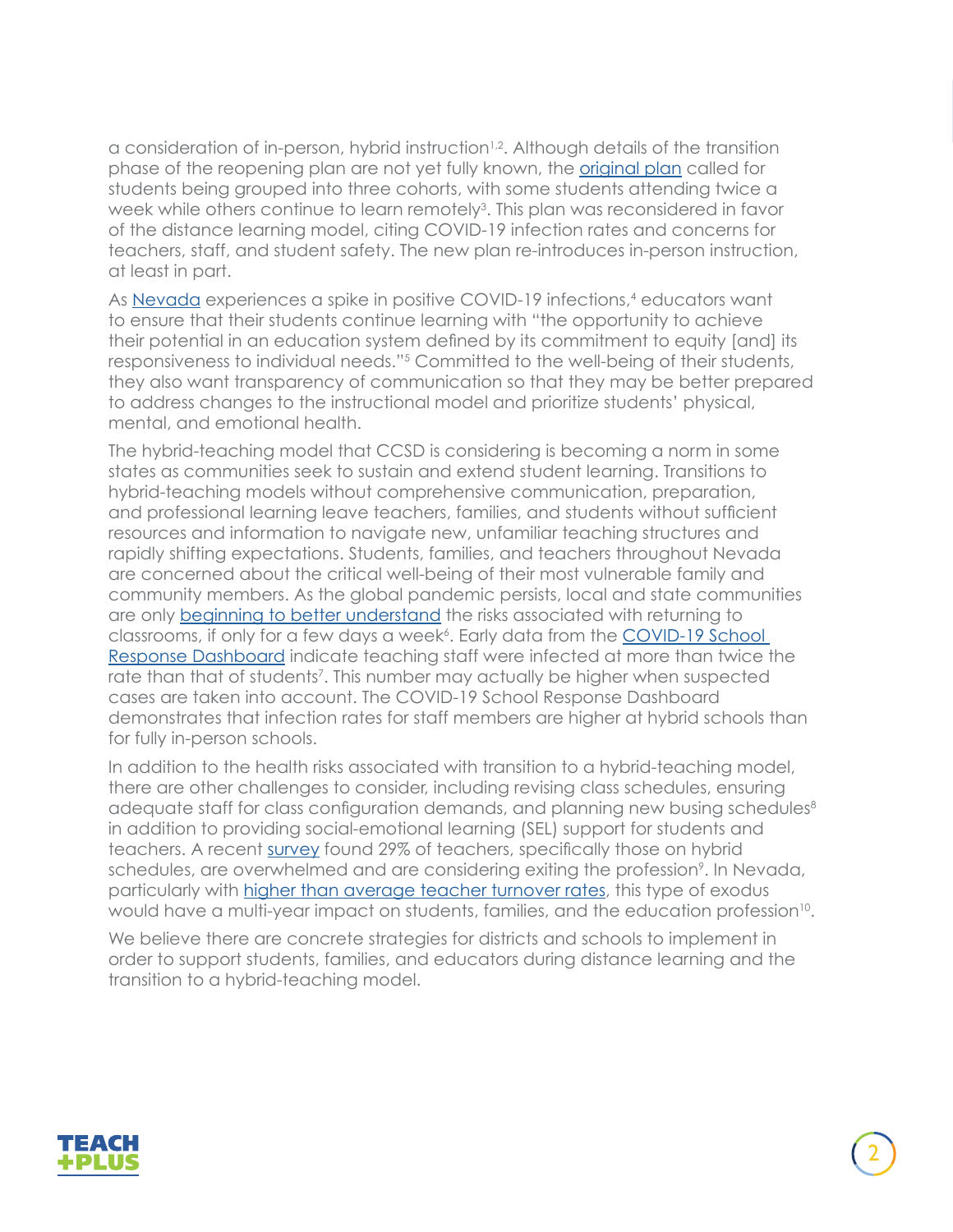### **RECOMMENDATIONS**

#### **Engage in Clear and Consistent Communication**

To facilitate and support effective communication with educators and families, state and/or district/school leadership should create experience surveys focusing on SEL and wellness needs. The Collaborative for Academic, Social, and Emotional Learning ([CASEL](https://casel.org/what-is-sel/)) defines SEL as "an integral part of education and human development. SEL is the process through which all young people and adults acquire and apply the knowledge, skills, and attitudes to develop healthy identities, manage emotions and achieve personal and collective goals, feel and show empathy for others, establish and maintain supportive relationships, and make responsible and caring decisions."11

#### CASEL provides a *[Staff, Family, and Community Partner Survey on SEL](https://schoolguide.casel.org/resource/tool-staff-family-and-community-partner-survey-on-sel-implementation/)*

*[Implementation](https://schoolguide.casel.org/resource/tool-staff-family-and-community-partner-survey-on-sel-implementation/)*<sup>12</sup> survey tool that can be employed as an example of such an experience survey. The data gleaned from the survey could be used to inform and impact how state and district leadership communicate with students, families, and teachers. For example, students, families, and teachers would appreciate receiving first-hand communication from school and/or district leadership about changes to the planned reopening of schools rather than learn of proposed changes through local media.

Teachers are best positioned to lead and support student learning and state, district, and school leadership should strategically leverage the expertise of teacher leaders. The state and district leadership could amplify the voices and experiences of teachers in their communications and could partner with teacher leaders to lead professional learning on the transition to hybrid teaching.

#### **Provide Concise, Comprehensive Plan**

The guidance for reopening the CCSD schools should include a concise, comprehensive plan that is clearly communicated to all stakeholders, including educators, families, students, and community members and leaders. The plan should clearly communicate parameters around student learning, teaching expectations, sick leave benefits, and extended family wellness, as well as non-compliance issues. Comprehensive plans should include shared state and local protocols for collecting and disseminating data on COVID-19 rates in schools<sup>13</sup>. It is imperative to incorporate contact tracing, cleaning and sanitizing, and safety protocols, as well as include clear definitions and understandings regarding the communication of student and staff exposure to COVID-19. Teachers' and students' voices should be incorporated as an integral part of the implementation phase of the comprehensive plans designed and proposed by the district(s).

#### **Provide Ongoing Professional Learning Opportunities**

SEL and trauma-informed practices should be integrated into teachers' professional learning experiences rather than exist as separate, stand-alone professional trainings. New pedagogical demands on teachers who must facilitate both in-person and virtual formats require ongoing flexible and equitable professional development.<sup>14</sup> In a hybrid-teaching model, strategies must be translated for all learning options.15 State and district leaders should embrace professional learning for all educators, including early career, professional, and veteran teachers. The manifestation of professional

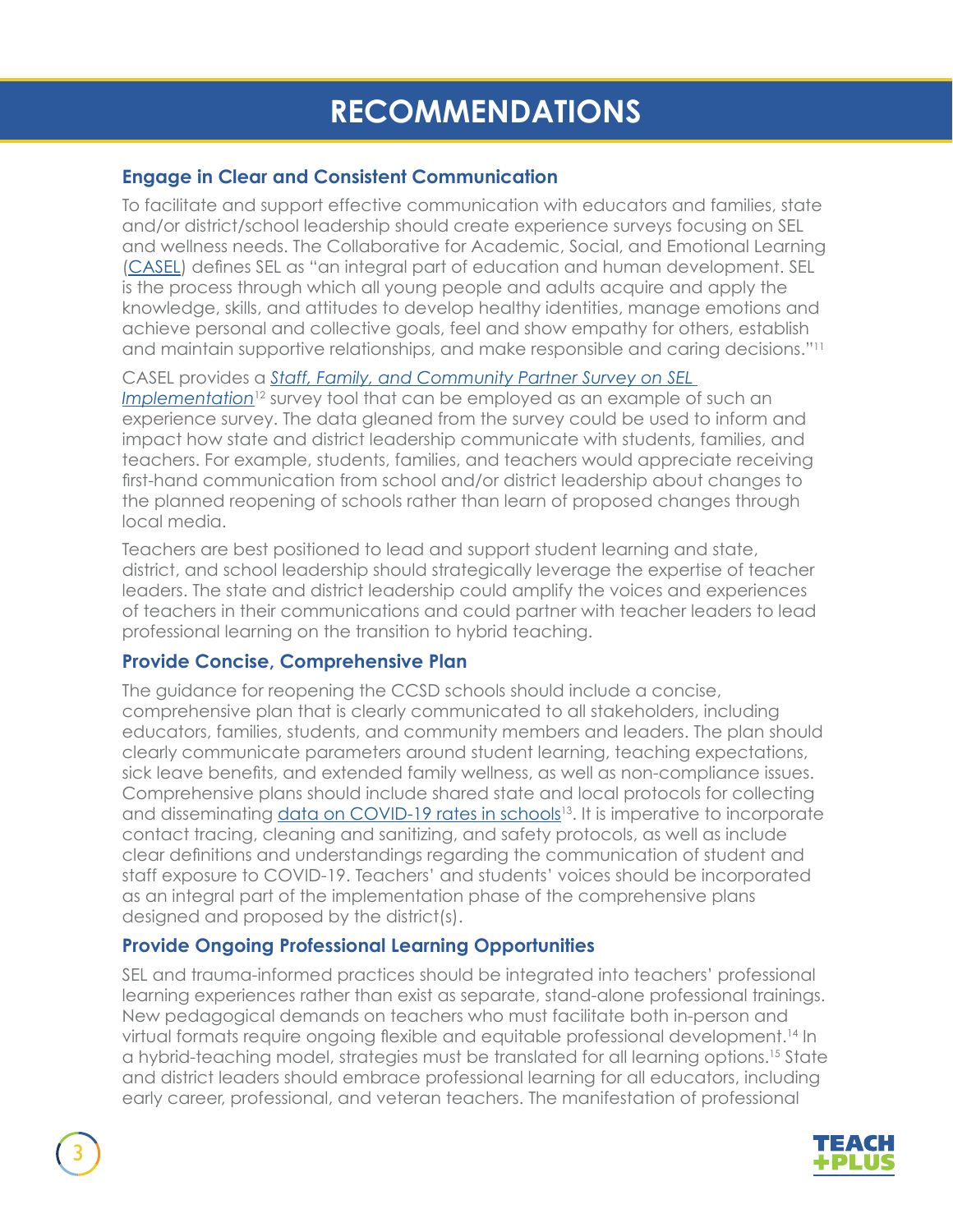learning opportunities may look different in each district and school but should represent a commitment to student-centered practices that address the wholestudent, cognitive, SEL, and physical well-being.

### **CONCLUSION**

Supporting our teachers, students, and families is now more important than ever. Embracing this moment of connection and shared community trauma will allow education stakeholders to create a vision for the education system we want to exist after the crisis abates. We are confident that our local and state leaders, including our district school board(s), State Superintendent of Public Instruction, State Board of Education, legislators, and Governor, are prioritizing support of our schools, ensuring that every student and adult feels a sense of belonging and individual value, and has a network of caring peers to rely on even in the midst of overwhelming uncertainty. We are ready to collaborate and partner with district leadership and state legislators to ensure teacher voices are included in the planning and communication of new strategies, as we work toward an equitable and excellent education system for all Nevada students.

## **TEACH PLUS NEVADA POLICY FELLOWS & AMBASSADORS**

Tracy Edwards\* Jen Loescher\* Juliana Urtubey, NBCT, 2021 Nevada Teacher of the Year Laura Jeanne Penrod Deanne Hicks, NBCT Stacey Dallas Johnston Dawrin Mota \*Lead Author

> TEACH PLUS NEVADA STATE DIRECTOR Dr. Tonia Holmes-Sutton, NBCT